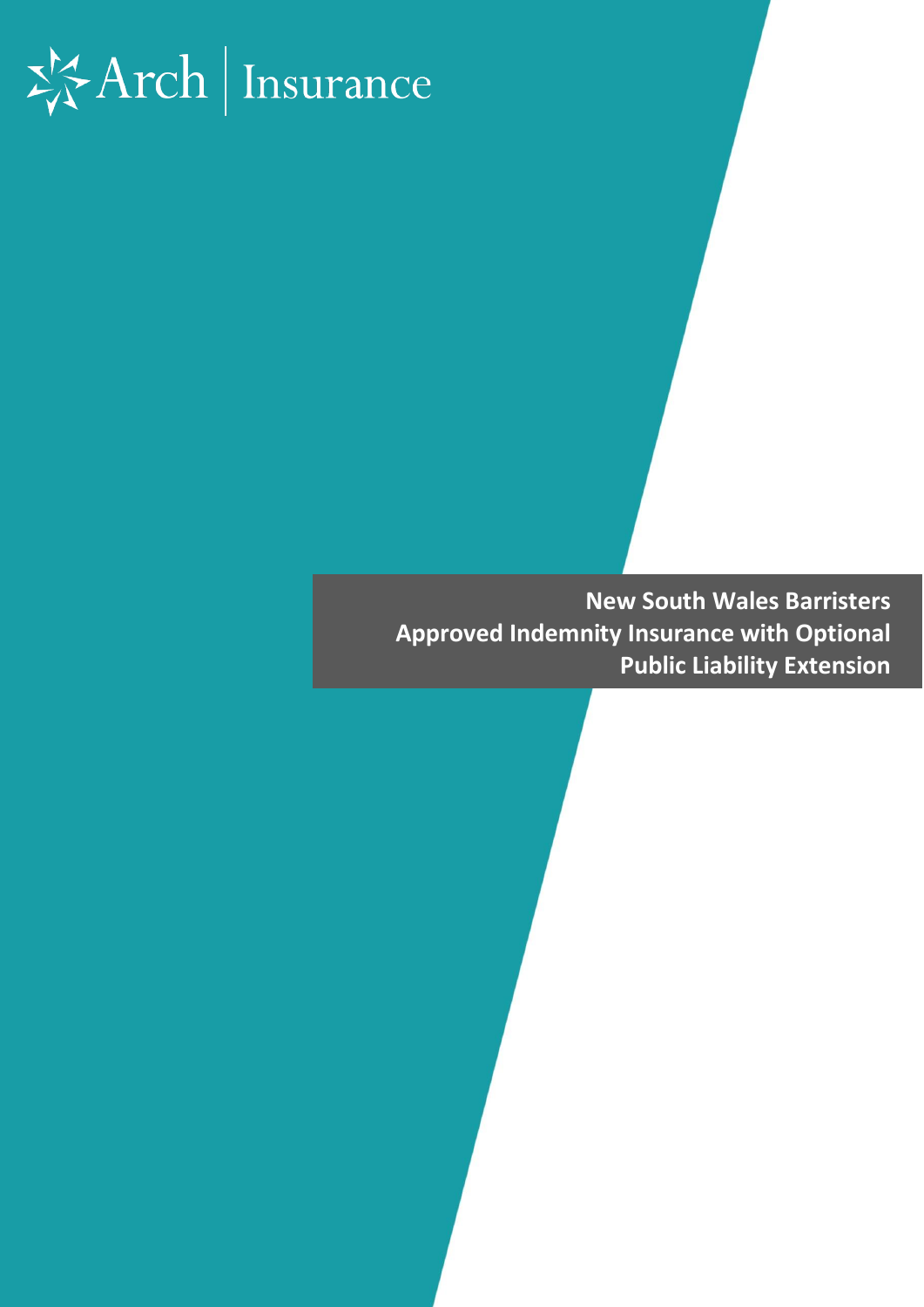# **New South Wales Barristers Approved Indemnity Insurance with Optional Public Liability Extension**

# **1. INSURING CLAUSE**

- 1.1 The proposal, schedule, definitions, provisos, exclusions, conditions and endorsements to this Contract of Insurance shall constitute one contract of insurance and are to be read together. Any word or expression to which a specific meaning has been given in any part shall bear that meaning in every other part unless this Contract of Insurance specifically provides otherwise. In this contract, the singular includes the plural and vice versa. Headings wherever appearing in this Contract of Insurance do not form part thereof but are used solely for the purpose of identification.
- 1.2 The person named in the schedule herein (hereinafter called "the Insured") has made to the Insurer a written proposal and declaration, bearing the date stated in the schedule and containing particulars and statements which it is hereby agreed are the basis of this contract.

# 1.3 **Legal Liability**

The Insurer agrees**,** subject to payment of the Premium and subject to the terms, conditions and limitations of this Contract of Insurance, to indemnify the Insured up to an amount not exceeding the Sum Insured against each and every Loss to the Insured whenever occurring and arising from:

# **Claims**

1.3.1 any Claim first made against the Insured during the Period of Insurance and reported to the Insurer during the Period of Insurance, in respect of any:

Civil Liability

a) civil liability incurred in connection with the Practice; or

Conduct of Employees

b) liability arising from the conduct of any Employee of the Insured in connection with the Practice; or

Fraud and dishonesty of Employee

c) dishonest, fraudulent, criminal or malicious act or omission of an Employee of the Insured in connection with the Practice; or

# **Disciplinary Proceedings**

1.3.2 any Disciplinary Proceedings first notified to the Insured during the Period of Insurance and reported to the Insurer during the Period of Insurance.

# 1.4 **Loss of Documents**

The Insurer agrees, subject to payment of the Premium and subject to the terms, conditions and limitations of this Contract of Insurance, that if during the Period of Insurance the Insured shall discover and shall as soon as reasonably practicable thereafter give written notice thereof to the Insurer that any Documents have been destroyed or damaged or lost or mislaid and after diligent search cannot be found, this Contract of Insurance shall indemnify the Insured up to the Sum Insured for all Contract Claims for Loss in replacing and/or restoring such Documents. PROVIDED always that:

- a) the amount of any Contract Claim for Loss shall be supported by bills and/or accounts which shall be subject to approval by a competent person to be nominated by the Insurer with the approval of the Insured. In the event that the Insured and Insurer are unable to agree on such a competent person, a competent person will be appointed by the Chairman, President or Head of the Bar Association of the state or territory of Australia in which the Insured conducts his or her principal Practice.
- b) no liability shall attach hereto for any Loss brought about by wear, tear, vermin, mould or mildew or any other gradually operating cause,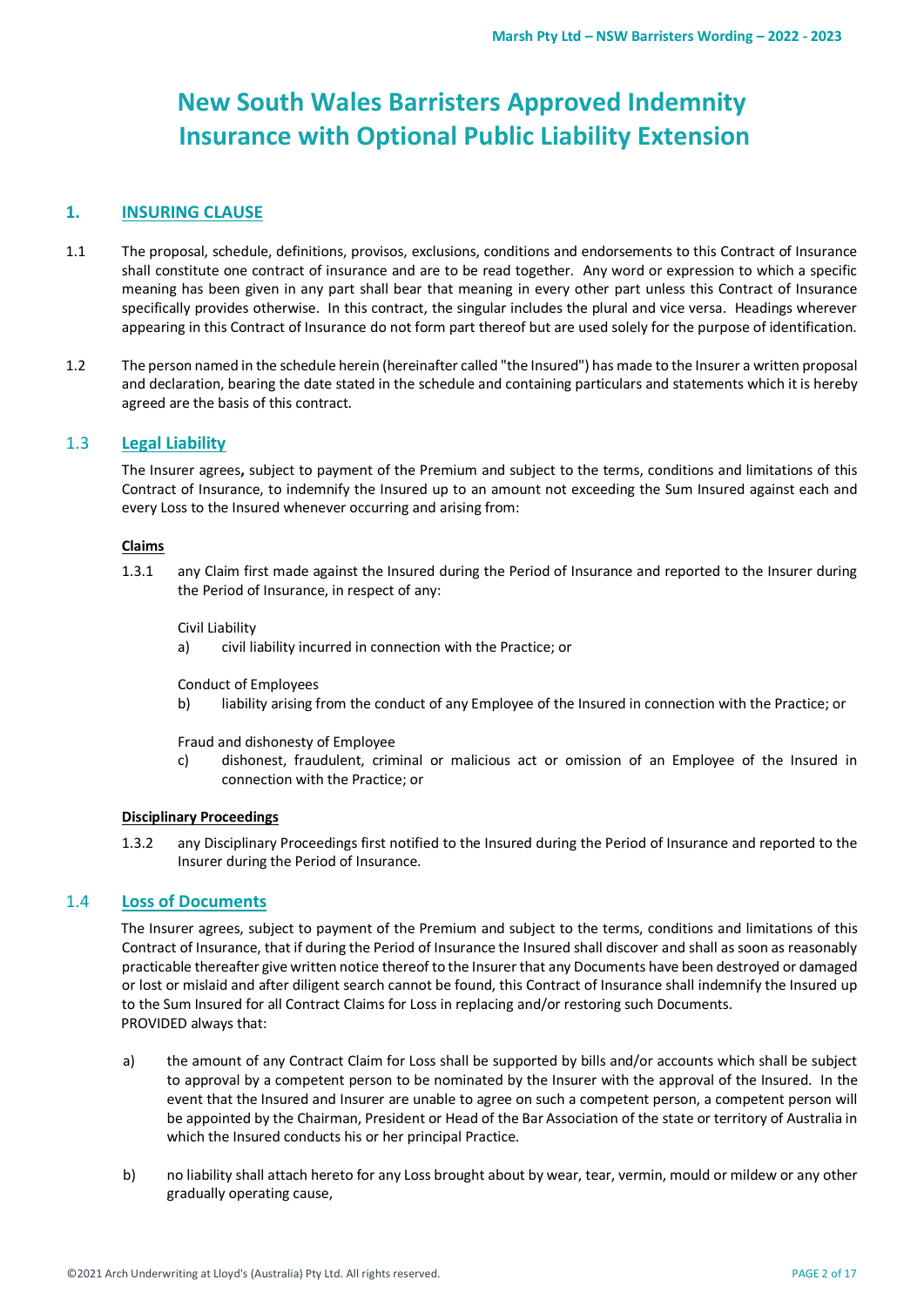c) the Insured shall subrogate to the Insurer its right of prosecution against any other person or persons for the recovery thereof.

# **1.5 Costs Orders**

The Insurer agrees, subject to payment of the Premium and subject to the terms, conditions and limitations of this Contract of Insurance, to indemnify the Insured up to the Sum Insured against Loss arising from Costs Orders first made against the Insured during the Period of Insurance and reported to the Insurer during the Period of Insurance.

# **1.6 Third Party Data Security Breach & Client Network Infection**

The Insurer agrees, subject to payment of the Premium and subject to the terms, conditions and limitations of this Contract of Insurance to indemnify the Insured for Damages and Defence Costs resulting from any Claim directly or indirectly arising out of or in connection with any Data Security Breach and any Client Network Infection, provided:

- a) the Claim is first made against the Insured during the Period of Insurance and reported to the Insurer in writing during the Period of Insurance;
- b) the Insurer's liability for all claims made under this Insuring Clause shall not exceed \$50,000 in the aggregate (including all costs and expenses incurred) and any sums paid by the Insurer are part of and not in addition to the Sum Insured;
- c) the Insurer may engage, at its own expense, a computer forensics specialist or security specialist to investigate an alleged Data Security Breach or Client Network Infection, and the Insured shall cooperate fully with such specialist's investigation;
- d) the Insured have maintained:
	- i) anti-virus and malware prevention solutions on the Insured's computer systems and updated the protection at regular intervals;
	- ii) firewalls on their computer systems;
	- iii) and implemented ongoing patch management process to ensure timely patching of the Insured's computer systems;
- e) for the purpose of this Insuring Clause the following definitions shall apply:

▪ "**Client Network Infection**" means the actual or alleged transmittal from the Insured's computer system to the Insured's client's computer system in connection with the Practice, of a computer virus or other electronic infection which causes damage to that client's computer or computer network or disrupts that client's business.

▪ "**Damages**" means Loss, judgments and settlements, but does not include fines, penalties, punitive or exemplary damages, or the return, withdrawal or reduction of professional fees or commissions, or any equitable relief, or any award of legal costs and expenses.

"Data Security Breach" means the actual or alleged breach, violation, unauthorised interception, unauthorised use, or misuse by any person of any security systems or procedures maintained by the Insured for storage of the Insured's client's confidential information in connection with the Practice.

▪ "**Defence Costs**" means all reasonable costs, charges, fees and expenses (including but not limited to legal costs and expenses) incurred by or on behalf of the Insured, with the Insurer's written consent (such consent not to be unreasonably withheld), in defending any Claim covered under this Insuring Clause, but does not include the Insured's wages, salaries or fees.

f) for the purpose of this Insuring Clause, in addition to the exclusions set out in section 5, or restrictions to the cover provided under this Contract of Insurance, the Insurer's shall not be liable for any claim under this Insuring Clause directly or indirectly arising out of or in connection with: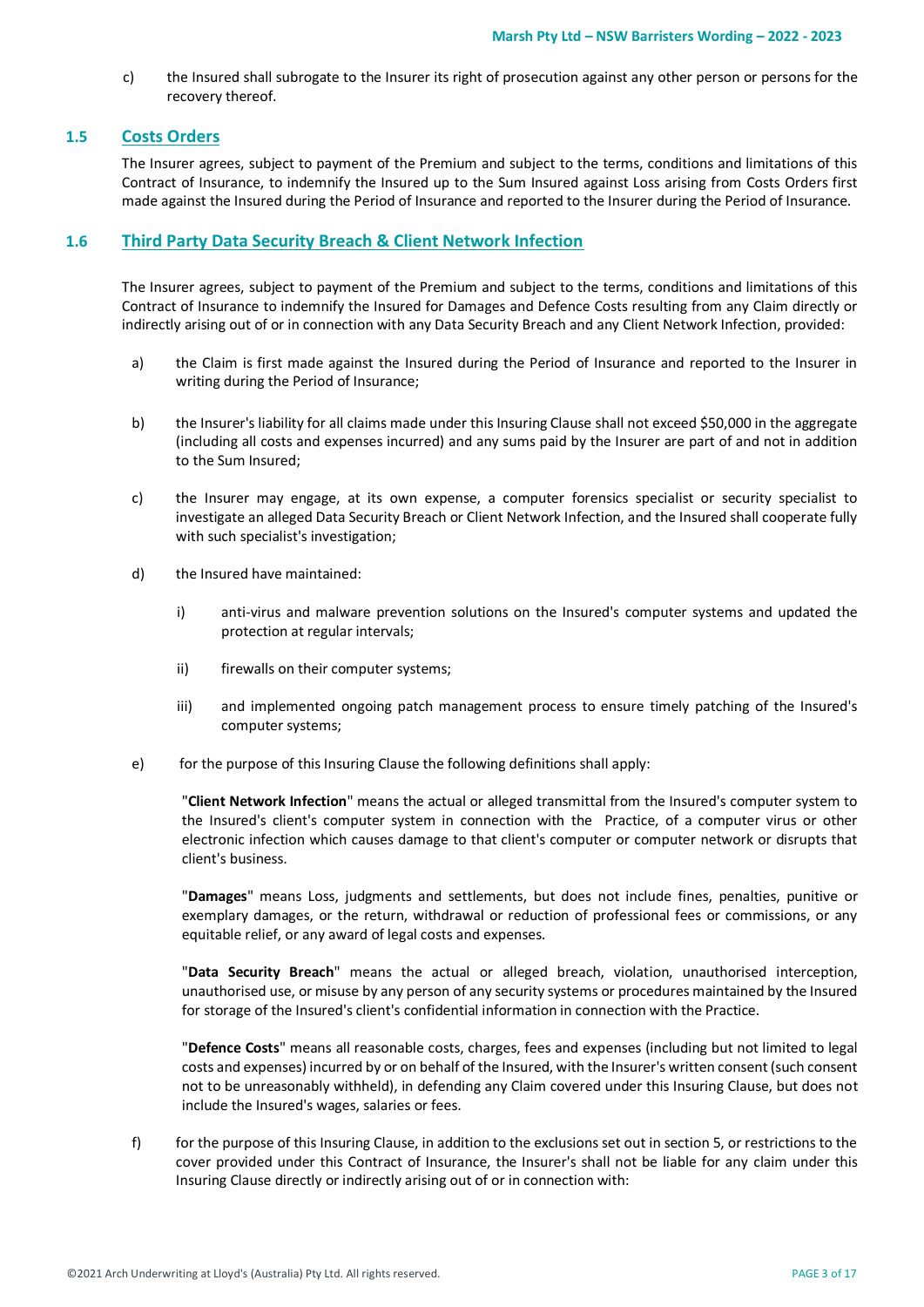- i) any Claim arising from the actual or alleged intentional release or disclosure of confidential information by the Insured which is alleged to be in violation of any statute, regulation, ethical rule, court or arbitral order, or confidentiality agreement;
- ii) any Claim arising from the Insured's actual or alleged intentional transmittal of a computer virus or other electronic infection;
- iii) the costs of repairing, replacing, or modifying the Insured's data security system or clearing the Insured's computers or network of viruses and electronic infections, either preventatively or in response to a Claim against the Insured;
- iv) war, riot, civil commotion, insurrection, or usurpation of governmental power;
- v) any governmental authority seizing or gaining access to the Insured's computer or computer network;
- vi) any proceedings against the Insured before a governmental agency in connection with a Data Security Breach or Client Network Infection, including any audit or other investigation by such governmental agency;
- vii) any Claim, Damages or Defence Costs for which the Insured are entitled to an indemnity under any other part of this Contract of Insurance.

# 1.7 **Public Liability Optional Extension**

- 1.7.1 If cover for Public Liability is stated in the schedule as being "Included", the Insurer agrees, subject to payment of the Premium and subject to the terms, conditions and limitations of this Contract of Insurance, including clause 1.7.3, to indemnify the Insured up to the Public Liability Sum Insured stated in the schedule against all sums which the Insured shall become legally liable to pay by way of Compensation for:
	- a) Bodily Injury as defined in Clause 3.2 a); or
	- b) physical loss of or damage to property happening during the Period of Insurance and caused by an Occurrence in connection with the Practice.
- 1.7.2 Additional Benefits under clause 1.7 Public Liability Optional Extension Subject to the provisions of clause 1.7.1, cover under section 1.7 includes:
	- a) Occupier's Liability the Insured's legal liability to pay Compensation for Bodily Injury to, or physical loss of or damage to the property of, invitees happening during the Period of Insurance and caused by an Occurrence in connection with the Practice.
	- b) Site Visit

the Insured's legal liability to pay Compensation for Bodily Injury or physical loss of or damage to property happening at a site during a Site Visit by the Insured during the Period of Insurance and caused by an Occurrence in connection with the Practice.

c) Defence Costs

Defence Costs incurred by the Insurer, or with its prior written consent, in the defence or settlement of a Claim indemnified under this extension, subject to the Public Liability Sum Insured not being exceeded and as part of that sum insured.

- 1.7.3 PROVIDED THAT this Public Liability Optional Extension 1.7 shall not cover and the Insurer shall not be liable under this Public Liability Optional Extension for Claims, or liability, or Defence Costs, arising out of an Occurrence happening in connection with:
	- a) any actual or alleged breach of a professional duty in the conduct of the Practice;
	- b) the Insured's products liability.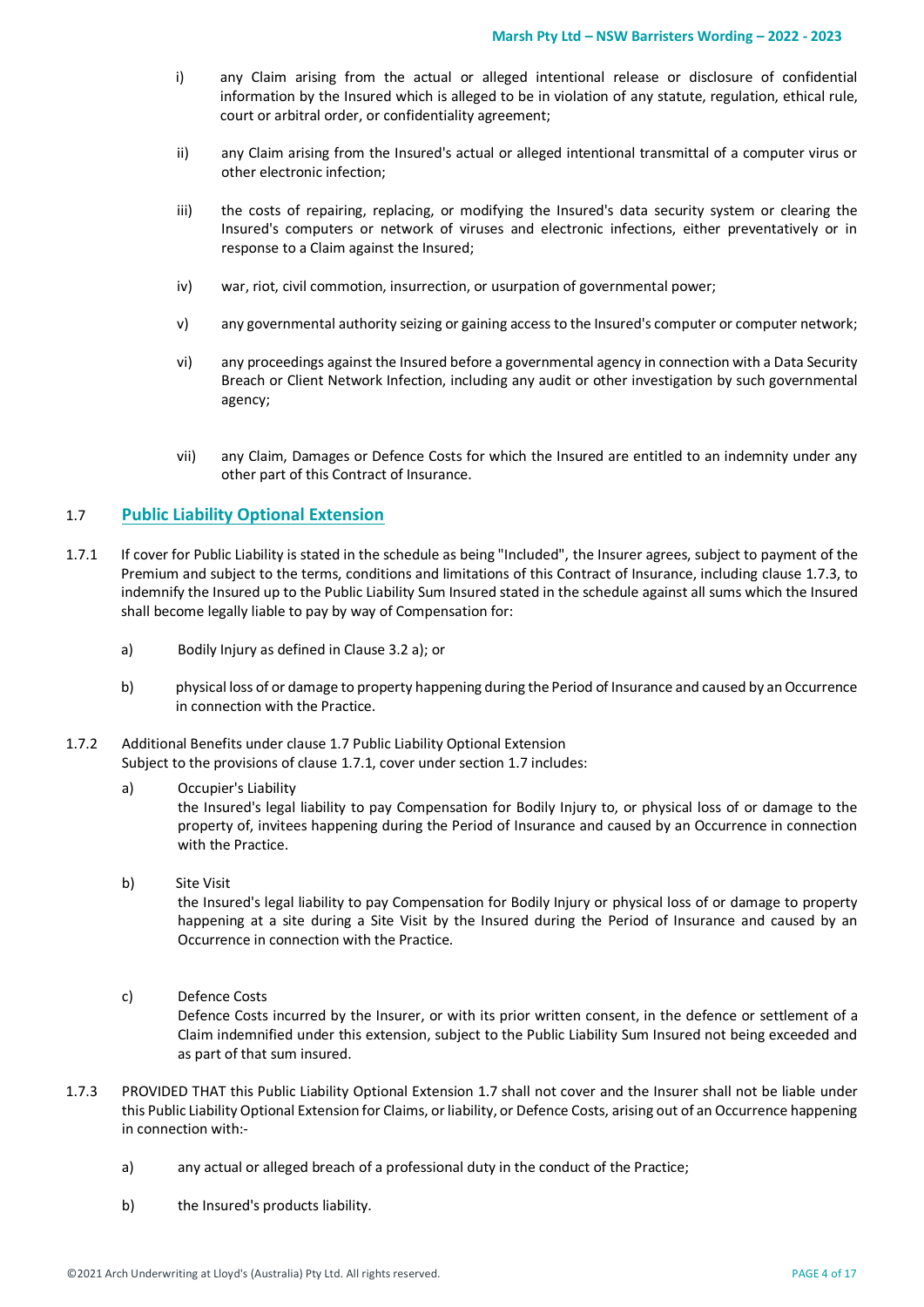# 2. **COSTS AND EXPENSES UNDER CLAUSES 1.3.1 and 1.3.2 and 1.5**

- 2.1 Subject to Clause 4.1 of this Contract of Insurance, the Insurer shall pay in addition to the Sum Insured the costs and expenses incurred by or on behalf of the Insured, with the Insurer's written consent (such consent not to be unreasonably withheld):
	- a) in the investigation, defence or settlement of any Claim**,** which is subject to indemnity under Insuring Clause 1.3.1
	- b) in the defence of any Disciplinary Proceedings, which are subject to indemnity under Insuring Clause 1.3.2,
	- c) in the defence of any Cost Order, which is subject to indemnity under Insuring Clause 1.5.
- 2.2 If payment greater than the Sum Insured has to be made to resolve or otherwise dispose of a Claim, Disciplinary Proceedings or Costs Order against the Insured, the Insurer's liability in respect of costs and expenses under Clause 2.1 shall be such proportion of the total costs and expenses incurred as the amount payable by the Insurer as Loss under this Contract of Insurance bears to the payment made to resolve or otherwise dispose of the Claim, Disciplinary Proceedings or Costs Order.

# **3. DEFINITIONS AND INTERPRETATION**

#### 3.1 **Definitions**

Subject to clause 3.2, the following words have the following meanings in this Contract of Insurance:

- a) **"Bodily Injury"**, for the purpose of exclusion clause 5.1(b), means anguish, emotional distress or any other psychological, psychiatric or related physical condition contracted or suffered by a party to whom the Insured has a civil liability.
- b) **"Claim"** means:
	- viii) the receipt by the Insured of any written notice or demand for compensation made by a third party against the Insured; or
	- ix) any writ, statement of claim, summons, application or other originating legal or arbitral process, crossclaim, or counterclaim served upon the Insured; or
	- x) any circumstance that might lead to a Claim under (i) or (ii) above if the Insured chooses to notify the Insurer of it in accordance with the Insured's statutory rights under section 40(3) of the Insurance Contracts Act.
	- c) **"Contract"** or **"Contract of Insurance"** means this Contract including the schedule, any endorsements and the proposal form and underwriting information provided to the Insurer.
- d) **"Contract Claim"** means a written demand by or on behalf of the Insured to the Insurer for payment of Loss under Insuring Clause 1.4 of the Contract of Insurance.
- e) **"Costs Order"** means any order against the Insured that the Insured pay the costs of any party in any proceeding in which the Insured has appeared or has been instructed to appear. The term Costs Order also includes any contempt orders against the Insured in any proceeding in which the Insured has appeared or been instructed to appear.
- f) **"Disciplinary Proceedings"** means:
	- i) any investigation of the Insured by an authorised body which has the responsibility for the supervision of barristers or legal practitioners in relation to the Insured's conduct as a barrister or suitability to practice as a barrister;
	- ii) any proceedings of a disciplinary nature against the Insured before a tribunal, court or authorised body which has jurisdiction to hear proceedings of that type against barristers.
- g) **"Documents"** means deeds, wills, agreements, maps, magazines, plans, records, books, letters, insurances, computer tapes, computer discs, forms and documents of any nature whatsoever (other than bearer bonds,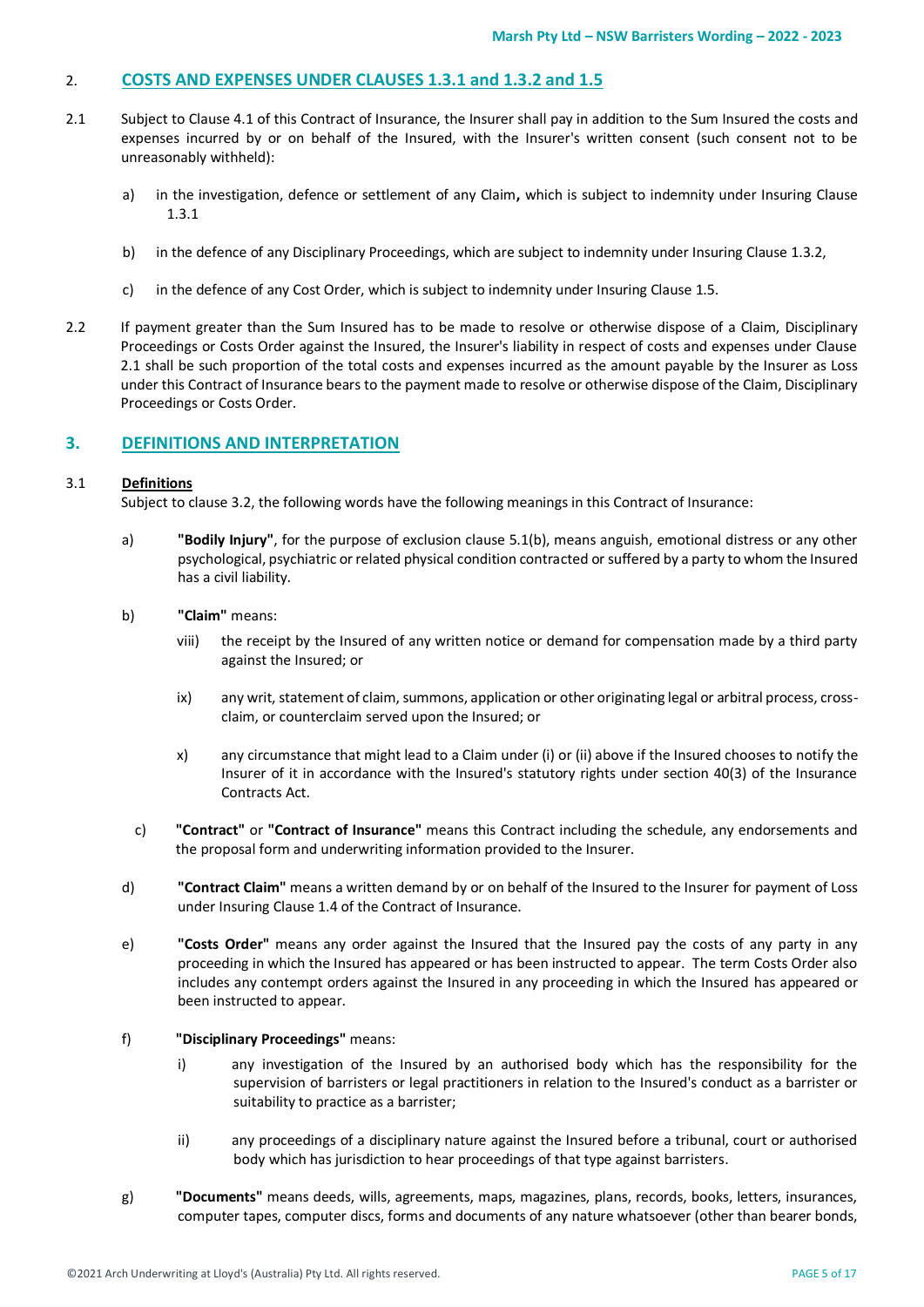coupons, bank-notes, currency notes and negotiable instruments) whether written, printed or capable of being reproduced by any other method (but excluding any computer or electronic data which is destroyed or damaged, lost or mislaid by manual, electronic or mechanical act, error or omission) PROVIDED THAT such items are:

- i) the property of (or entrusted to) the Insured or the Insured's predecessor in the business; and
- ii) now or hereafter (or are believed by the Insured to be) in the Insured's hands or in the hands of any other party or parties to or with whom such items have been entrusted, lodged or deposited by the Insured in the ordinary course of business.
- h) **"Employee"** means any Barrister's clerk, the services of whom are utilised by the Insured, as well as any person, company or trust or any employee of such person, company or trust, engaged by the Insured in the conduct of the Insured's Practice.
- i) **"Insurance Broker"** means Marsh Pty Limited.
- j) **"Insurer"** means Arch Underwriting at Lloyd's (Australia) Pty Ltd, acting on behalf of certain underwriters at Lloyd's.
- k) **"Insured"** means the barrister named in the schedule and the barrister's estate and / or personal legal representative(s).
- l) **"Loss"** means those amounts that are necessary to dispose of a Claim, Disciplinary Proceedings, Contract Claim or Costs Order which is subject to indemnity under Insuring Clauses 1.3, 1.4, 1.5 or 1.6, including:
	- i) In connection with a Claim under Insuring Clause 1.3.1, Loss means the amount, whether determined by judgment, verdict, award or settlement, for which the Insured is legally liable to a third party and includes damages, interest and the claimant's costs and expenses.
	- ii) In connection with Disciplinary Proceedings under Insuring Clause 1.3.2, Loss means any fines, penalties or damages, including the costs and expenses of the investigating body, ordered to be paid by the Insured.
	- iii) In connection with a Contract Claim under Insuring Clause 1.4, Loss means the costs, damages, charges and expenses of whatsoever nature incurred by the Insured in replacing and/or restoring the destroyed, damaged, lost or mislaid Documents.
	- iv) In connection with Costs Orders under Insuring Clause 1.5, Loss means the amount necessary to satisfy the Costs Order(s).
	- v) In connection with a Claim under Insuring Clause 1.6, Loss means the amount, whether determined by judgment, verdict, award or settlement, for which the Insured is legally liable to a third party and includes damages and interest.

Loss does not include costs and expenses under Clause 2.1.

- m) **"Period of Insurance"** means the period specified in the schedule.
- n) **"Practice"** means the business of practising as a Barrister in any Australian state or territory in which the Insured is legally entitled to practise and extends to the acceptance of obligations as Arbitrator, Conciliator, Mediator, Expert in the Law, Attorney-under-Power and any other dispute resolution role and includes advice given or services performed by the Insured.
- o) **"Premium"** means the premium(s) specified in the schedule.
- p) **"Sum Insured"** means the Sum Insured specified in the schedule and subject to the Insuring Clause shall not be increased by the inclusion of any Extension.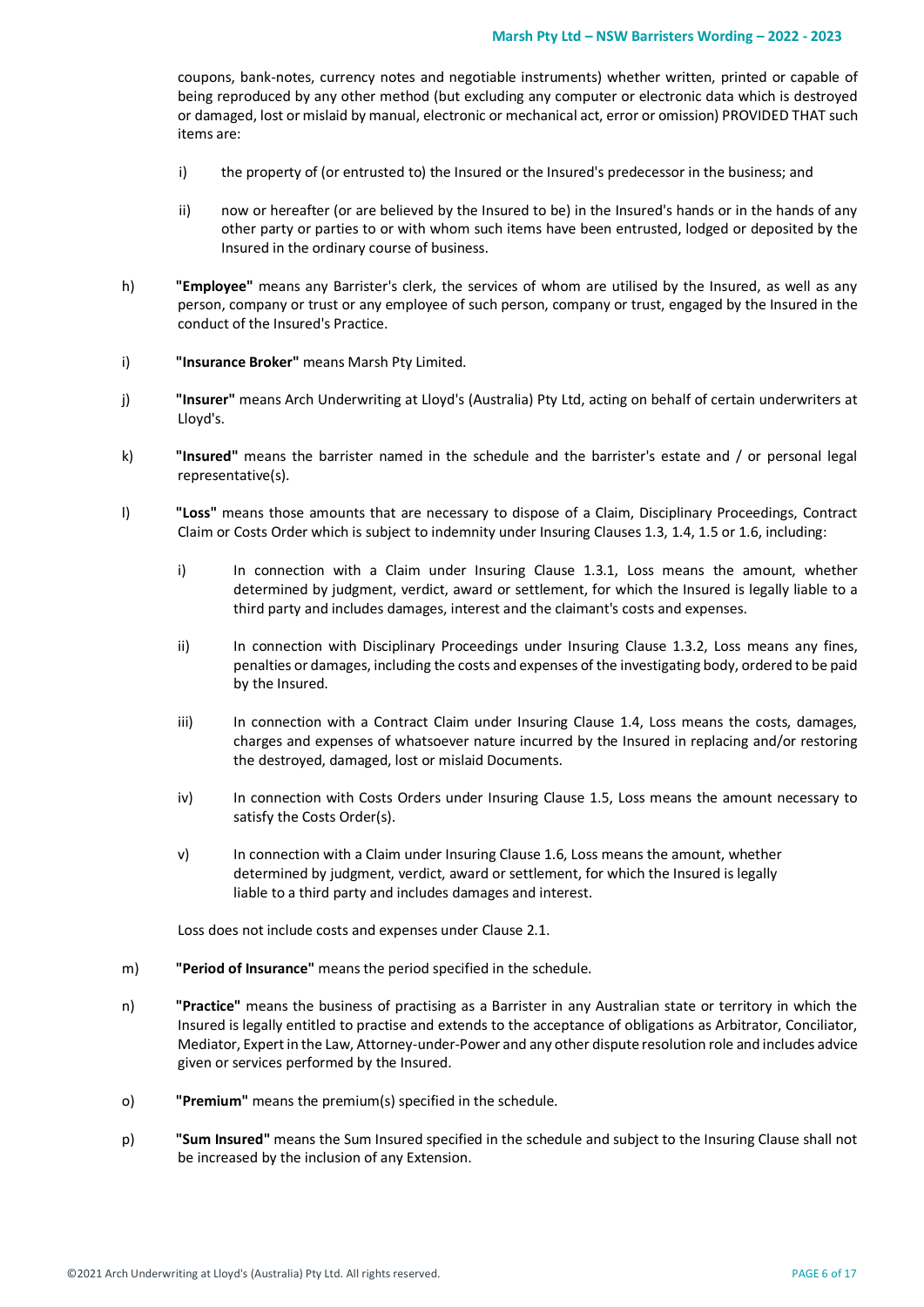- q) **"Wrongful Act"** means any error, misstatement, misleading statement, act, omission, neglect, or breach of duty committed, attempted, or allegedly committed or attempted by an Insured person individually or otherwise.
- r) **"Wrongful Employment Act"** means any Wrongful Act committed by the Insured in connection with the employment by the Insured of a person including but not limited to: wrongful dismissal; denial of natural justice relating to wrongful termination; discharge or termination of employment: breach of any oral or written employment contract or quasi-employment contract; employment discrimination laws (including workplace and sexual harassment); wrongful failure to employ or promote; wrongful discipline; wrongful deprivation of a career opportunity; negligent evaluation of that person's performance; invasion of that person's privacy; and employment-related defamation of that person (including by way of an advertisement).

#### 3.2 **Additional Definitions Applying to Clause 1.7 Public Liability Optional Extension**

For the purpose only of the cover provided under clause 1.7 (Public Liability Optional Extension), the following words have the following meanings:

- a) **"Bodily Injury"** means bodily injury, sickness, disease, emotional distress, or any other mental, psychiatric, emotional or physical injury, or death of any person.
- b) **"Compensation"** means money paid or payable by way of compensatory damages pursuant to a judgement of any competent Court or Tribunal or by reason of any settlement negotiated with the Insurer's written consent.
- c) **"Defence Costs"** are all reasonable costs, charges, fees (including but not limited to legal fees and expert's fees) incurred in connection with the investigation, defence or settlement of any Claim or in investigating circumstances notified to the Insurer. Defence Costs do not include any wages, salaries or fees of the Insured or costs incurred by the Insurer solely for the purposes of making a decision as to the Insured's entitlement to indemnity under this Contract.
- d) **"Occurrence"** means an unexpected and unintended event (including continuous and repeated exposure to conditions) which results in Bodily Injury or physical loss of or damage to property. All exposure to substantially the same conditions shall be deemed to be one Occurrence.
- e) **"Public Liability Sum Insured"** means the Public Liability Sum Insured specified in the schedule if cover for Public Liability is stated in the schedule as being "Included".
- f) **"Site Visit"**means an attendance by the Insured at a building or place or location to perform professional services in connection with the Practice.

# **4. EXCESS AND SUM INSURED**

# **Excess**

- 4.1 This Contract of Insurance shall not indemnify the Insured in respect of the first amount of Loss in connection with Disciplinary Proceedings, and the first amount of liability under Clauses 1.6 and 1.7, which amounts are called the "Excess" and are identified as such in the schedule. Unless otherwise specified in the schedule, the Excess shall be:
	- 4.1.1 \$5,000 (Five Thousand Australian Dollars) in respect of:
		- a) Disciplinary Proceedings; or
		- b) costs and expenses under Clause 2.1 (net of any GST input tax credit entitlement) relating to Disciplinary Proceedings.

Provided that the Excess shall apply first to costs and expenses under Clause 2.1 b) and then to Loss; and

4.1.2 A\$500 (Five hundred Australian dollars) in respect of liability under Clauses 1.6 and 1.7.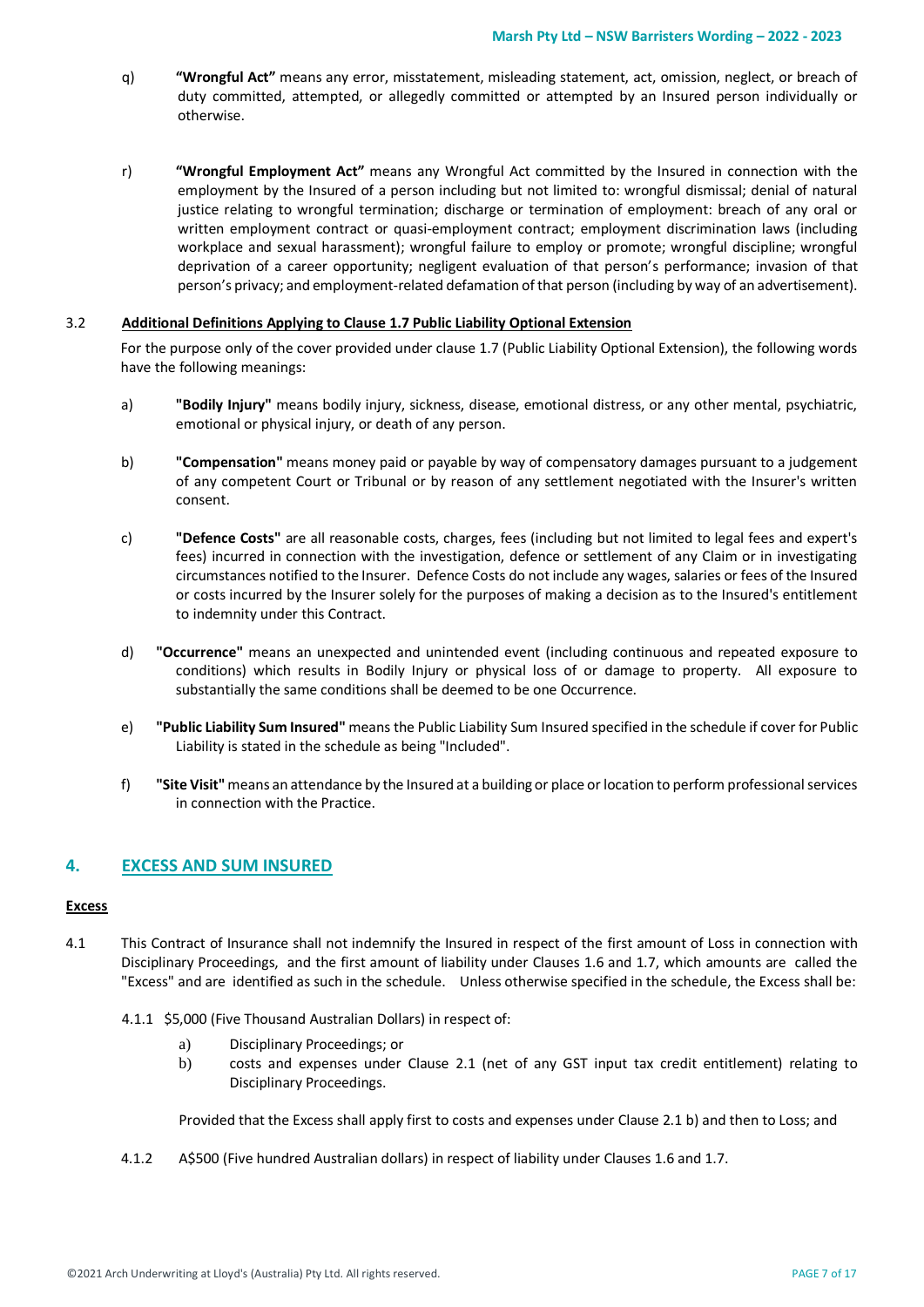# **Sum Insured**

#### 4.2 The Insurer's liability

- 4.2.1 for Loss for each Claim, Disciplinary Proceedings, Contract Claim or Costs Order, whether covered by one or more of Insuring Clauses 1.3 to 1.5 (inclusive), shall be the Sum Insured.
- 4.2.2 for all claims covered by Insuring Clause 1.6 shall not exceed \$50,000 in the aggregate (including all costs and expenses incurred) and any sums paid by the Insurer are part of and not in addition to the Sum Insured;
- 4.2.3 under Clause 1.7 shall be the Public Liability Sum Insured if specified in the schedule as "Included".

# **5. EXCLUSIONS APPLYING TO ALL SECTIONS OF THIS CONTRACT**

5.1 This Contract of Insurance shall not indemnify the Insured for Loss or costs and expenses under Clause 2, in respect of any Claim, Disciplinary Proceedings, Contract Claim or Cost Order, or for Damages or Defence Costs under Clause 1.6, or for liability or Defence Costs under Clause 1.7, in respect of, arising from, relating to, brought about by, or in any way connected with, directly or indirectly:

#### Director/Officer of Corporation

a) the Insured's activities as a Director or officer of any body corporate other than a service, administration trustee or nominee company the sole business of which is conducted in connection with the Insured's Practice.

# Bodily Injury/Property Damage

b) death, disease, personal injury, physical injury or Bodily Injury [(i) other than Bodily Injury arising out of a civil liability incurred in connection with the Practice or (ii) except to the extent covered under Clause 1.7] or physical loss or physical damage to property of any kind whatsoever [(i) other than property in the care, custody and control of the Insured in connection with the Practice for which the Insured is responsible, not being property occupied and used by the Insured for the purpose of the Practice or (ii) except to the extent covered under Clause 1.7]

#### Trading Debts

c) the payment of a trading debt incurred by the Insured**.**

#### Nuclear / War etc.

d) ionizing radiation or contamination by radio-activity from any nuclear fuel or from any nuclear waste from combustion of nuclear fuel, the radio-active, toxic, explosive or other hazardous properties of any nuclear assembly or nuclear component thereof, directly occasioned by pressure waves caused by aircraft or other aerial devices traveling at sonic or supersonic speeds, or from war, invasion, acts of foreign enemies, hostilities (whether war be declared or not) civil war, rebellion, revolution, insurrection, military or usurped power.

#### Territorial Limitation

e) acts or omissions of the Insured or an Employee of the Insured committed or omitted inside the United States of America or the Dominion of Canada or any protectorate or territory thereof at a time when the Insured was domiciled in the United States of America or the Dominion of Canada or any protectorate or territory thereof.

#### Fines and Penalties

- f) any fines, penalties, exemplary or punitive damages, other than fines, penalties or other orders:
	- i) made by a tribunal, court or other body having jurisdiction to deal with Disciplinary Proceedings; or
	- ii) made by a tribunal or court in connection with contempt orders which are covered under Insuring Clause 1.5.

#### Fraud and Dishonesty of Insured

g) the dishonesty or fraudulent act or omission of the Insured.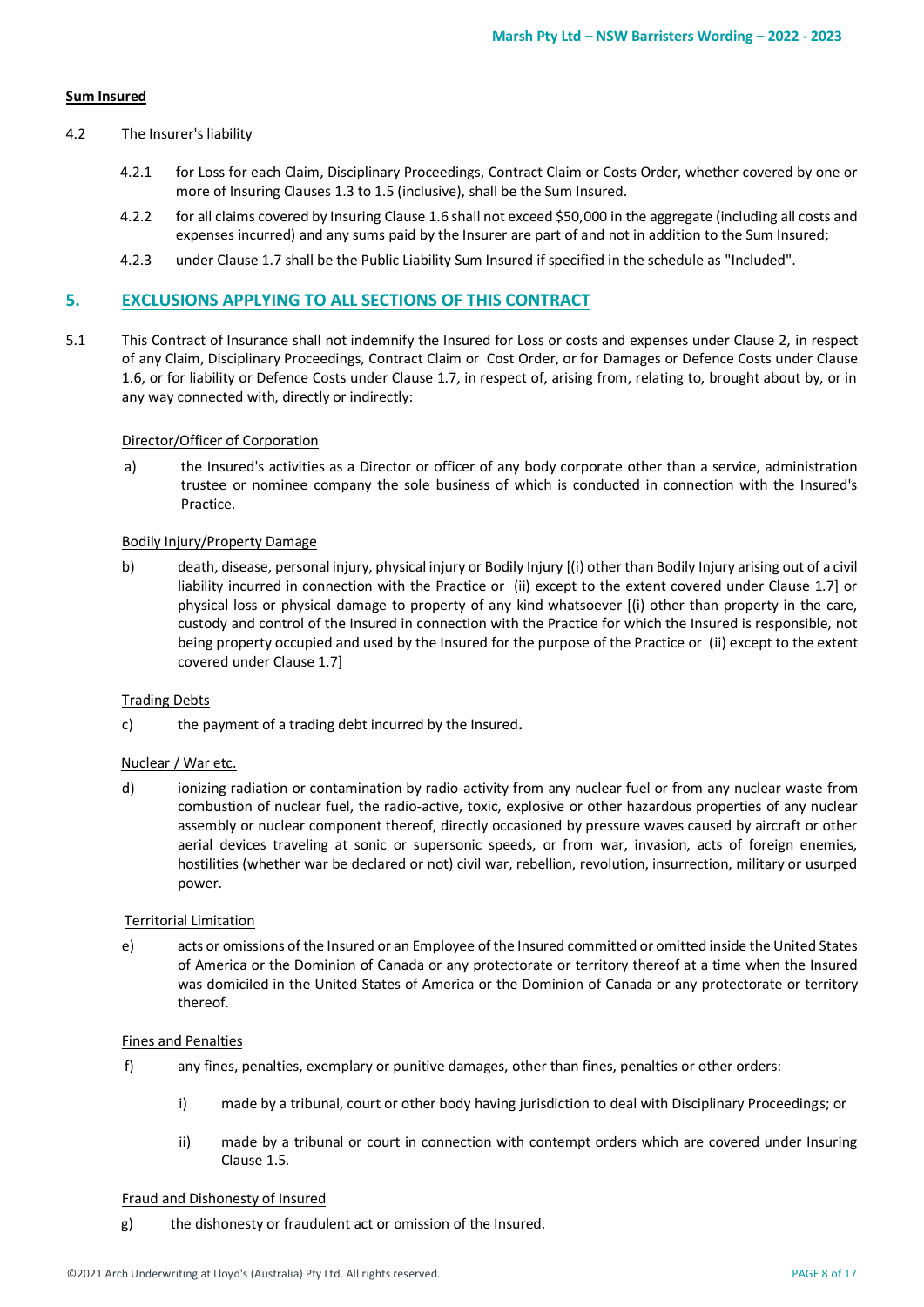#### Personal Affairs

h) any investigation or enquiry by the Australian Taxation Office or other government agency into the personal affairs of the Insured.

# Contractual and Assumed Liability

- i) any liability:
	- a) under a contractual term, warranty, guarantee or indemnity (unless liability would have existed regardless of the contractual term, warranty, guarantee or indemnity); or
	- b) in circumstances where the Insured has conducted the Practice pursuant to any agreement by which the Insured has surrendered or waived any right of contribution or indemnity, to which the Insured would otherwise have been entitled at law.

#### Wrongful Employment Acts

j) any actual or alleged Wrongful Employment Act.

#### Intentional or Reckless Conduct

- k) acts, errors or omissions by the **Insured** with the intention of causing a third party loss, damage or injury, or with reckless disregard for the consequences.
- 5.2 This Contract of Insurance shall not indemnify the Insured for Loss or costs and expenses under Clause 2, or for Damages or Defence Costs under Insuring Clause 1.6, in respect of any:

# Prior Claims and Circumstances

- i) Claim made against the Insured prior to the commencement of the Period of Insurance nor in respect of any Claim or circumstance notified under any previous policy or Contract of Insurance, nor in respect of any Claim or circumstance which might give rise to a Claim which was known to the Insured at the inception date of this insurance or which is stated on the proposal form, declaration or underwriting information being the basis of this insurance. This exclusion relates to the act, error or omission from which the Claim or circumstance known to the Insured arises irrespective of how or whether that Claim or circumstance is declared to the Insurer or not. For the purpose of this exclusion, the term "circumstance" means facts or circumstances, known to the Insured, which subsequently give rise to a Claim. Any reference to the term Claim in this exclusion also covers the terms Disciplinary Proceedings, Contract Claim and Costs Order.
- ii) notwithstanding exclusion 5.2.1 (i), in the absence of fraudulent non-disclosure and fraudulent misrepresentation and subject to clauses 5.2.1 (ii)(b) and 5.2.1 (ii)(c) below, where:
	- a) a Claim is made against the Insured by reason of an act, error or omission by or on behalf of the Insured which occurred prior to the Period of Insurance; and
	- b) the Insurer which for the purpose of this clause b) shall include Arch Underwriting at Lloyd's (Australia) Pty Ltd (acting on behalf of certain underwriters at Lloyd's),was the Insured's professional indemnity insurer at the time when the Insured first became aware of the circumstance which subsequently gave rise to the Claim; and
	- c) the Insurer which for the purpose of this clause c) shall include Arch Underwriting at Lloyd's (Australia) Pty Ltd (acting on behalf of certain underwriters at Lloyd's),continued without interruption as the Insured's professional indemnity insurer from the time when the Insured first became aware of the circumstance up until such time as the Claim is made against the Insured and notified to the Insurer,

the Insurer agrees to indemnify the Insured against the Claim subject to and on the same terms and conditions (including the sum insured and excess) applicable to the policy or Contract of Insurance under which the notification should have been given.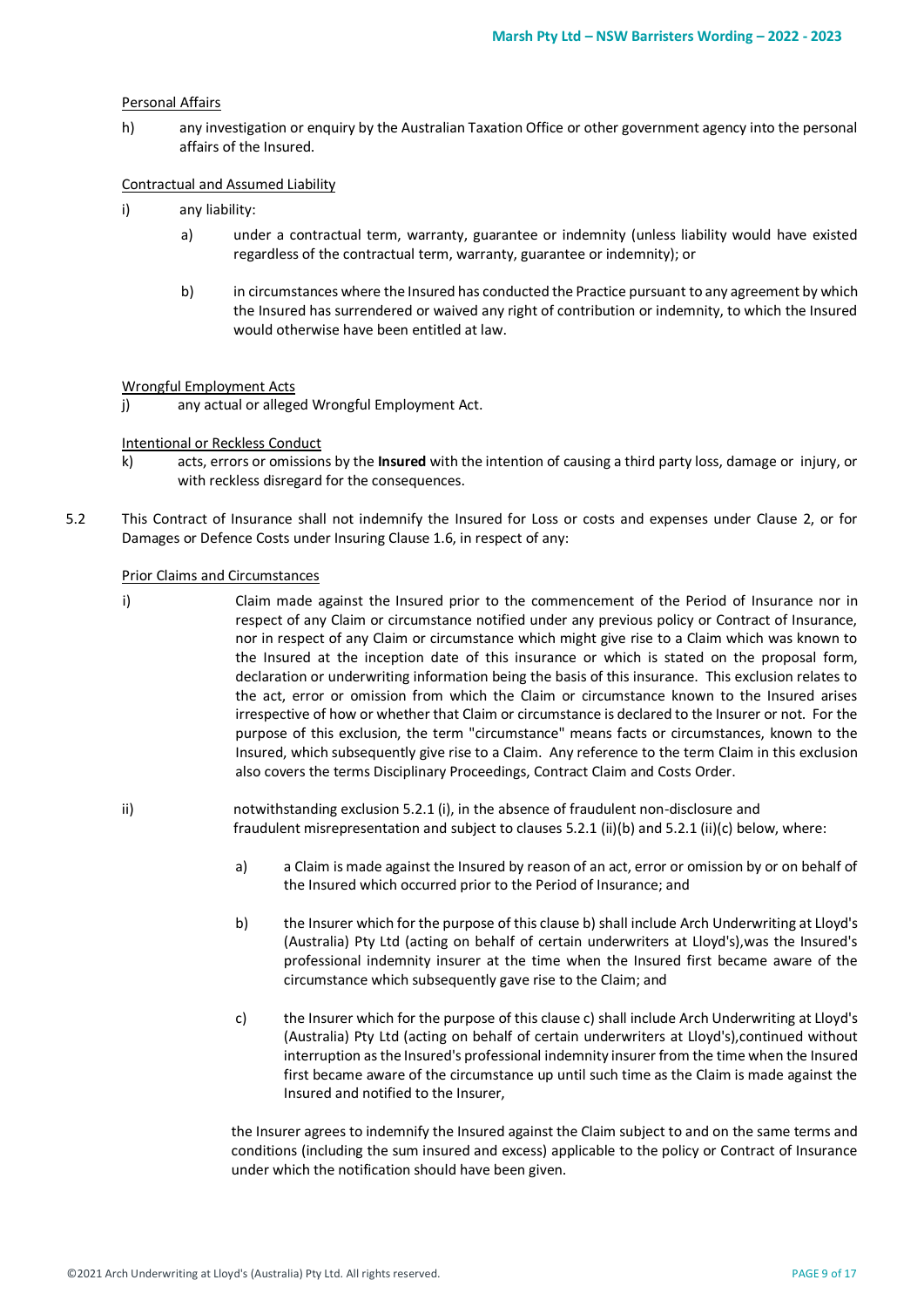- iii) the Insurer reserves the right to reduce its liability in respect of the Claim by the amount which fairly represents the extent to which the Insurer's interests are prejudiced as a result of the late notification or non-disclosure of the circumstance to the Insurer.
- iv) where clause 5.2.1 (ii) applies, the Insurer agrees that it will not deny indemnity for the Claim as a consequence of any non-disclosure on the part of the Insured with respect to the Claim subject always to the reservation contained in clause 5.2.1 (iii).

# **5.3 This Contract of Insurance shall not indemnify the Insured for Loss or costs and expenses under Clause 2, or for Damages or Defence Costs under Clause 1.6, or for liability or Defence Costs under Clause 1.7, in respect of any:**

#### Related Party Claims

- a) Claims by, or liability to:
	- i) any Family member of an Insured;
	- ii) any entity, facility arrangement of any description which, at the date the liability arises or Claim is made against the Insured or at the time the events giving rise to the Claim occurred:
		- a) was managed or controlled wholly or in part by the Insured or any nominee(s) of the Insured, or any Family member of the Insured; and
		- b) in which the Insured or any Family member of the Insured had a direct or indirect Financial Interest.

For the purpose of the exclusion:

"Family" means the spouse (or other person who lives with the Insured as a domestic partner), parent, parent of the spouse, any sibling or any of the children of the Insured or spouse.

"Financial Interest" means any financial interest other than a financial interest of less than 10% of the issued capital in a company or less than 10% of the value of any other enterprise.

#### Fee Disputes

b) Claim or liability under Clauses 1.3, 1.4, 1.6 and 1.7 in respect of a dispute as to or refund of, or damages calculated by reference to, any fee or disbursement, including any associated costs of such Claim.

#### Bankruptcy or Insolvency

- c) Disciplinary Proceedings in respect of, arising from, relating to, brought about by, or in any way connected with, directly or indirectly, the Insured:
	- i) committing a bankruptcy-related event as defined in the **Legal Profession Uniform Law (NSW)** and **Legal Profession Uniform Law (VIC)**; or
	- ii) becoming bankrupt or insolvent, as defined under any other statute.

References to the **Legal Profession Uniform Law (NSW)** and the **Legal Profession Uniform Law (Vic)** in clause i) above include legislation which repeals and replaces those laws and any rules and regulations made thereunder.

#### Sanction Limitation

d) loss or claim made under this Contract if and to the extent that an indemnity for that loss or claim would render an Insurer liable to any sanction, prohibition or restriction under United Nations resolutions or the trade or economic sanctions, laws or regulations of the European Union, United Kingdom or United States of America.

For the purpose of this exclusion, Insurers means those Underwriters at Lloyd's who have subscribed their name(s) to this Contract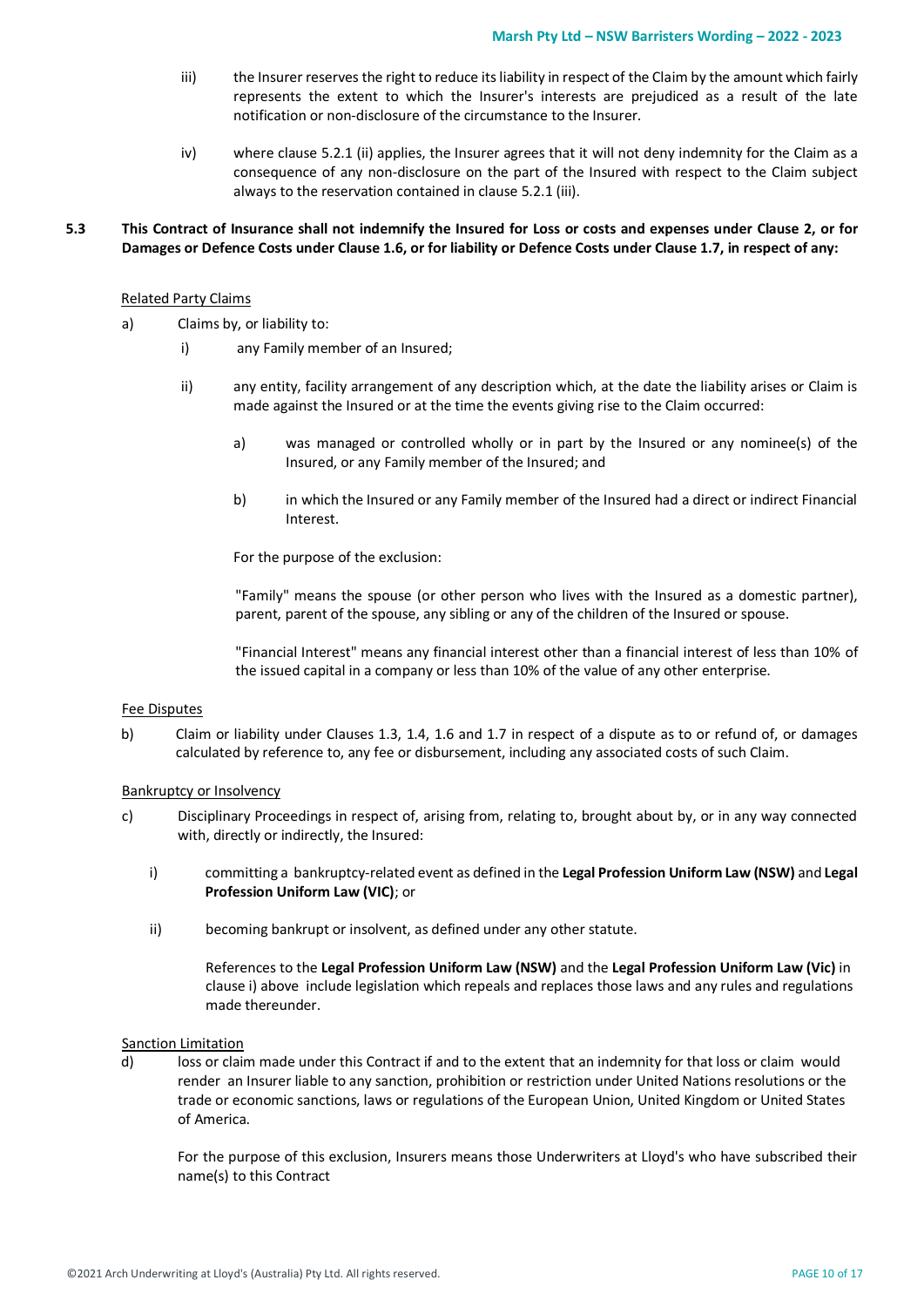# 5.4 **Additional Exclusions Applying to Clause 1.7 Public Liability Optional Extension**

Without limiting the operation of any of the exclusions applying to all Sections of this Contract, the Insurer shall not be liable under Clause 1.7 Public Liability Optional Extension for Claims, liability or Defence Costs arising directly or indirectly from or in connection with:

# Vehicle

- a) the ownership, possession, operation, use or legal control by the Insured of any vehicle:
	- i) which is registered; or
	- ii) in respect of which insurance is required by virtue of any legislation relating to motor vehicles; or
	- iii) which is otherwise insured in respect of the same liability.

# Aircraft, Vehicle and Watercraft

b) the ownership, possession, operation, use or legal control by or on behalf of the Insured of any vehicle, aircraft or aerial device or watercraft.

# Boilers

c) the explosion of boilers or other vessels under pressure in respect of which a certificate is required to be issued under the terms of any statute or regulation thereunder.

# Erection or Demolition

d) the erection of, demolition of, alteration of, or addition to, buildings by or on behalf of the Insured.

# Faulty Workmanship

e) faulty workmanship of any kind.

# Vibration

f) damage to any land or property arising directly or indirectly from vibration or from the removal or weakening of or interference with the support to land or buildings or any other property.

# Property Ownership

g) ownership by the Insured of properties other than those at the Insured's Practice.

# Goods, products or merchandise

h) any goods, products or merchandise (including containers thereof).

# Claims and indemnity under Clauses 1.3 to 1.6

- i) an Occurrence or circumstance, the Insured's liability, or loss, in respect of, or in connection with which:
	- i) is indemnified, wholly or in part, by Clauses 1.3 to 1.6 of this Contract or would be so indemnified if the Insured sought indemnity under Clauses 1.3 to 1.6 of this Contract; or
	- ii) would be indemnified, wholly or in part, under Clauses 1.3 to 1.6 of this Contract if:
		- a) a Claim were made against the Insured and notified to the Insurer during the Period of Insurance; or
		- b) the Insured gave notice to the Insurer of the facts relating to the Occurrence or circumstance or loss during the Period of Insurance; or
	- iii) is indemnified by the Insurer or would be indemnified by the Insurer, wholly or in part, if the Insured sought indemnity under provisions equivalent or similar to Clauses 1.3 to 1.6 of any renewal of this Contract for a period subsequent to the Period of Insurance.

# Completion or Rectification Work

j) completion or rectification work by or for the Insured.

# Recall of products etc

k)) any recall, withdrawal, inspection, repair or replacement of the Insured's products including investigation or other associated costs and loss of use of the products.

# Terrorism

l) any act of terrorism regardless of any other cause or event contributing concurrently or in any other sequence to the loss. For the purpose of this exclusion an act of terrorism means an act, including but not limited to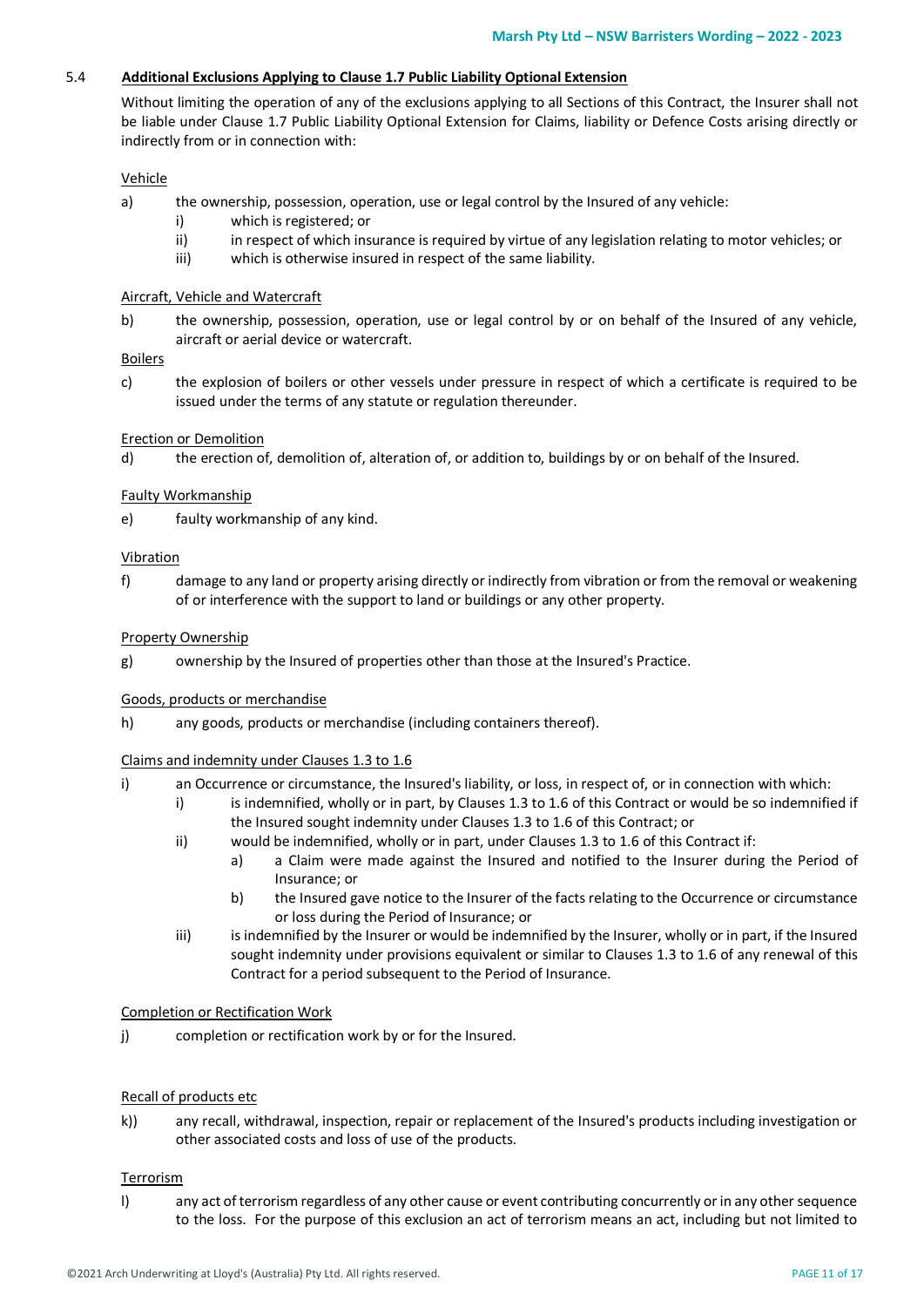the use of force or violence and/or the threat thereof, of any person or groups(s) of persons, whether acting alone or on behalf of or in connection with any organisation(s) or government(s), committed for political, religious, ideological or similar purposes including the intention to influence any government and/or to put the public, or any section of the public, in fear.

# **6. CONDITIONS**

Underwriters' Obligations

6.1 Each subscribing underwriter's obligations under this Contract to which he or she subscribes is several and not joint and is limited solely to the extent of his or her individual subscription. No subscribing underwriter is responsible for the subscription of any co-subscribing underwriter who for any reason does not satisfy all or part of his or her obligations.

#### Sum Insured

- 6.2 a) Clauses 1.3 to 1.5 The Insurer's total liability in respect of each Loss under Clauses 1.3 to 1.5 of this Contract shall not exceed the Sum Insured specified in the schedule subject to Clause 2. b) Clause 1.6 The Insurer's total liability for all claims covered by Insuring Clause 1.6 shall not exceed \$50,000 in the aggregate (including all costs and expenses incurred) and any sums paid by the Insurer are part of and not in addition to the Sum Insured specified in the schedule;
	- b) Clause 1.7 Public Liability Optional Extension The Insurer's liability to indemnify the Insured under this Contract for all Claims, liability and Defence Costs indemnified under Clause 1.7 Public Liability Optional Extension if "Included", shall not exceed in respect of any one Occurrence the Public Liability Sum Insured stated in the schedule inclusive of Defence Costs,.

#### Multiple Claims or Occurrences

6.3 Where more than one Claim or Occurrence or loss arises out of the same act or omission or causally connected or interrelated acts or omissions, or the same originating cause, or where a series of Occurrences have a common source or cause, all of those Claims or Occurrences or losses will together constitute one Claim or Occurrence or loss for the purpose of this Contract and determining the Excess and the Insurer's liability.

#### Alteration to Risk

6.4 The Insured must give notice to the Insurer in writing as soon as practicable of any material change to the risk. A material change to the risk includes without limitation activities that are materially different from those declared in the proposal form or that are outside the normal activities of or a material change to the Practice.

#### Admission of Liability / Settlement

6.5 The Insured shall not admit liability for, or settle, any Claim, Disciplinary Proceedings, Costs Order or liability under Clause 1.7 or incur any costs or expenses or Defence Costs in connection therewith, without the written consent of the Insurer (such consent not to be unreasonably withheld).

#### Conduct of Defence / Settlement by Insurer

6.6 Subject to Condition 6.7 of this Contract of Insurance and provided always that the Insured remains liable for its Excess under clause 4.1, the Insurer shall be entitled at any time to take over the conduct in the name of the Insured, the defence or settlement of any such Claim, Disciplinary Proceedings Costs Order or liability under Clause 1.7.

#### Dispute over Contesting Proceedings

6.7 a) The Insured or the Insurer shall not be required to contest any Claim, Disciplinary Proceedings, Costs Order or liability under Clause 1.7, unless a Queen's Counsel or Senior Counsel (to be mutually agreed upon by the Insured and the Insurer or failing agreement to be appointed by the Chairman, President or Head of the Bar Association of the state or territory of Australia in which the Insured conducts his or her principal Practice), shall advise that such proceedings should be contested.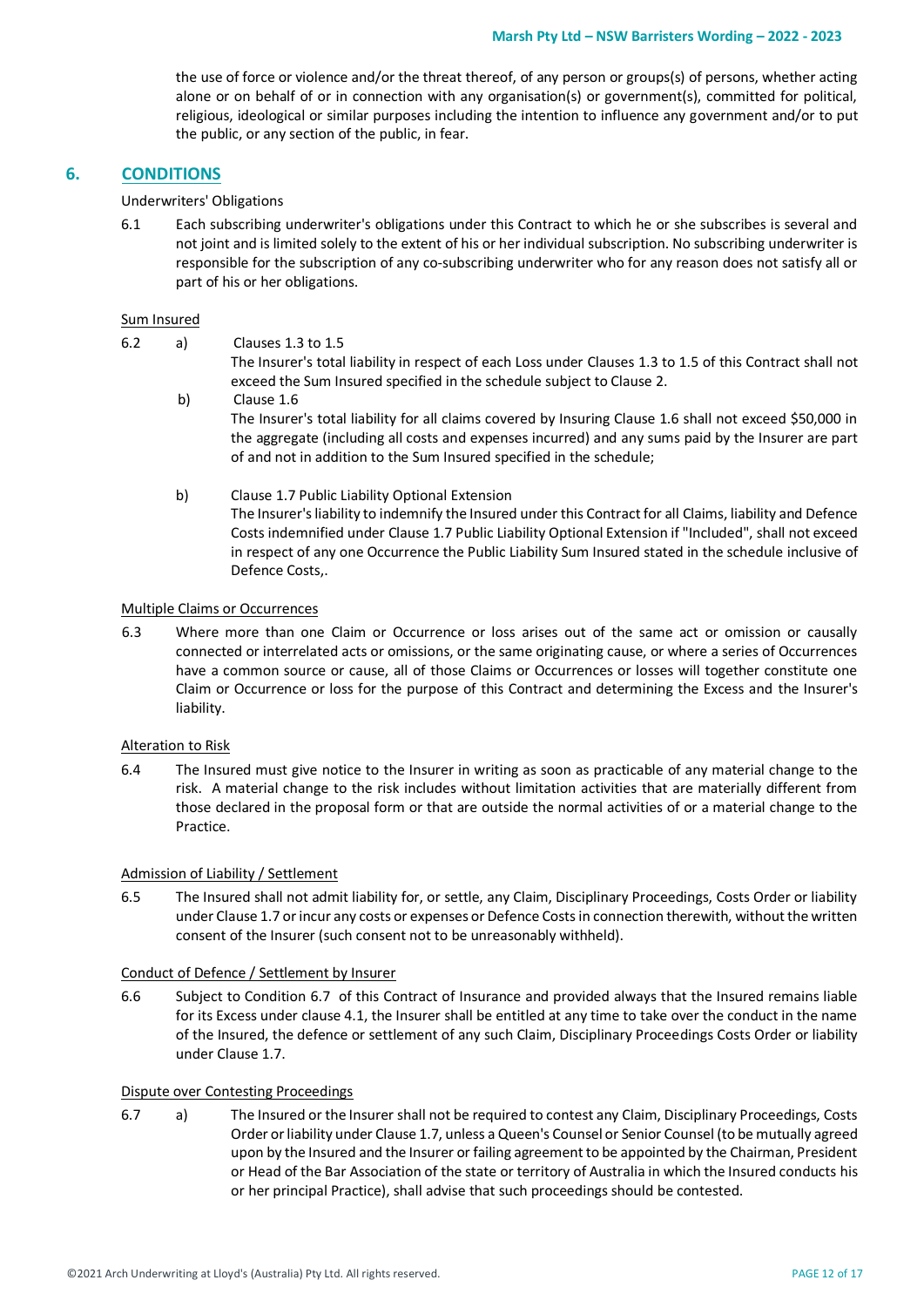- b) In formulating such advice, Queen's Counsel or Senior Counsel shall take into consideration the economics of the matter, the damages and costs which are likely to be recovered by the plaintiff (or other litigant in the case of Costs Orders), the likely costs and expenses under Clause 2 and Defence Costs and the prospects of the Insured successfully defending the Claim, Disciplinary Proceedings, Costs Order or liability under Clause 1.7.
- c) The cost of Queen's Counsel or Senior Counsel's opinion shall be regarded as part of costs and expenses under Clause 2 or Defence Costs.

# Notification

6.8 The Insured shall immediately notify the Insurance Broker in writing of any Claim**,** Disciplinary Proceedings, Contract Claim, or Costs Orders during the Period of Insurance.

#### Non-Repudiation, Avoidance or Reduction of Liability

- 6.9 Subject to Condition 6.10 the Insurer will not:
	- a) seek to avoid, repudiate or rescind this Contract of Insurance upon any ground whatsoever, including non-disclosure or misrepresentation.
	- b) exercise any rights under sub-section 28(3) of the Insurance Contracts Act unless the non-disclosure or misrepresentation is fraudulent.
	- c) This Condition 6.9 does not apply to:
		- i) Claims arising from civil liability or the conduct of any Employee where the civil liability was incurred or the conduct occurred, prior to the Insured obtaining a professional indemnity policy or Contract of Insurance, which has been renewed or replaced with the Insurer or another Insurer, without gaps between the period(s) of insurance until the commencement date of this Contract of Insurance;
		- ii) Public Liability Optional Extension Clause 1.7.

#### Dishonesty and Fraud As Against the Insurer

6.10 If the Insured dishonestly or fraudulently requests indemnity under any section of this Contract of Insurance (including for matters about which there has been a fraudulent non-disclosure by the Insured to the Insurer), the Insurer may refuse such indemnity, but where only part of the request for indemnity is dishonest or fraudulent, the Insurer shall not refuse indemnity in respect of that part of the request which is not dishonest or fraudulent.

#### Reimbursement by Insured

6.11 Where the Insured's breach of or non-compliance with any condition of this Contract of Insurance has resulted in substantial prejudice to the handling or settlement of any Claim**,** Disciplinary Proceedings, Contract Claim, Costs Order or liability under Clause 1.7 in respect of which the Insured is indemnified hereunder the Insured shall reimburse to the Insurer the difference between the sum payable by the Insurer in respect of that Claim**,** Disciplinary Proceedings, Contract Claim, Costs Order or liability under Clause 1.7 and the sum which would have been payable in the absence of such prejudice. Provided always that it shall be a condition precedent to the right of the Insurer to seek such reimbursement that the Insurer shall have fully indemnified the Insured in accordance with the terms hereof.

#### Non-Cancellation

- 6.12 a) The Insurer agrees that it will not cancel this Contract of Insurance for any reason other than non-payment of the Premium. Subject to the proviso that for the purpose of Clause 1.7 the Insurer shall be entitled to cancel coverage under that Clause pursuant to the provisions of the Insurance Contracts Act 1984.
	- b) The Insured may not cancel this Contract of Insurance

# Dispute Resolution

6.13 Save as provided in Condition 6.7 hereof and provided that the parties have agreed to refer the dispute or disagreement to arbitration after the dispute or disagreement has arisen, any dispute or disagreement between the Insured and the Insurer arising out of or in connection with this Contract of Insurance may**,** at the request of either of them**,** be referred to the sole arbitrament of a person to be appointed (failing agreement between them) by the Chairman, President or Head of the Bar Association of the state or territory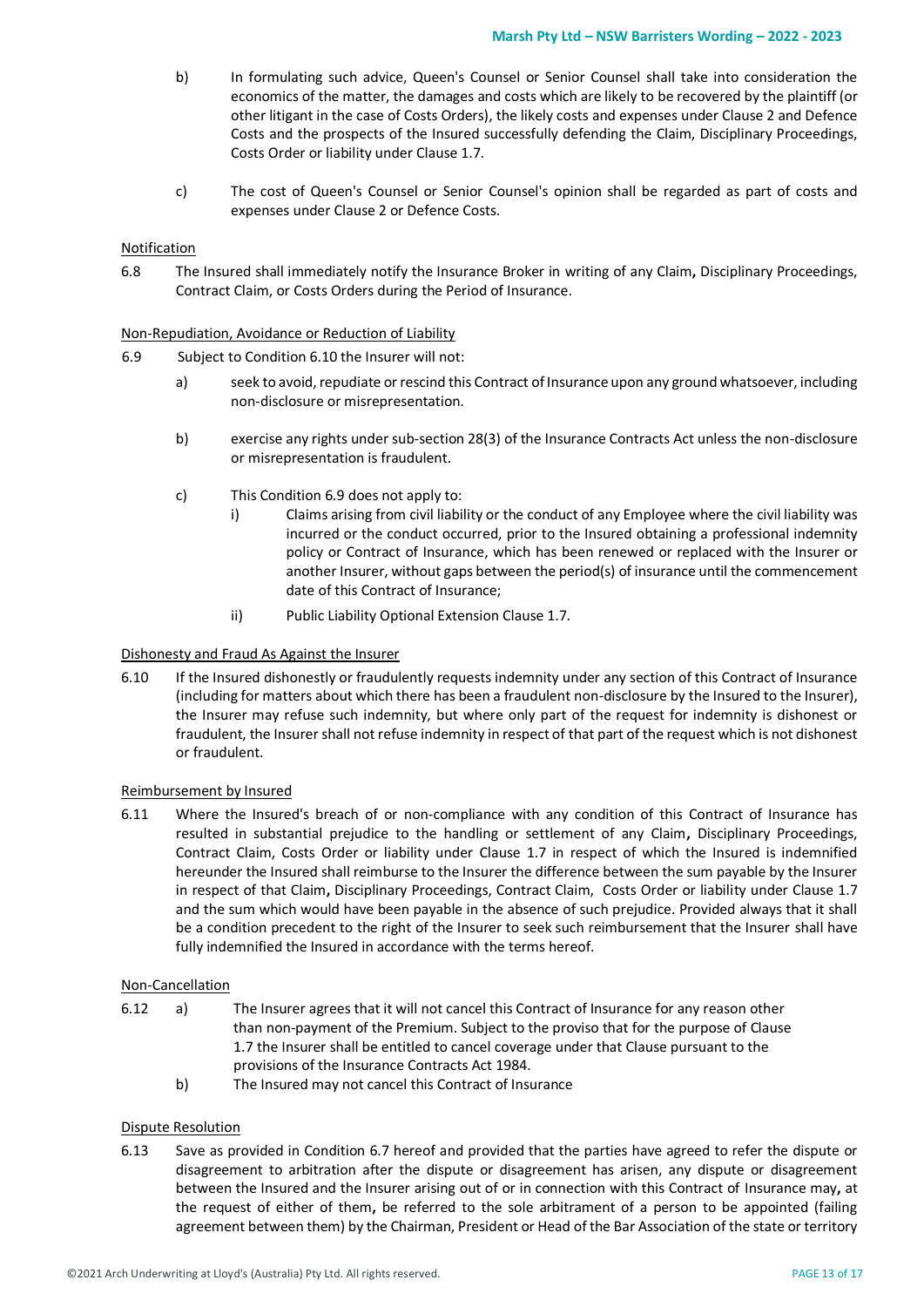of Australia in which the Insured conducts his or her principal Practice whose decision shall be final and binding upon both parties.

Subrogation

6.14 In respect of any Claim, Disciplinary Proceedings, Contract Claim, Costs Order or liability under Clause 1.7 covered by this Contract of Insurance, the Insurer shall be subrogated to any rights of the Insured and shall be entitled to prosecute to the extent of the law for its own benefit and in the Insured's name any claim for indemnity or damages. The Insured must co-operate fully with the Insurer in any proceedings which the Insurer may take and the Insurer shall have full discretion in the conduct and settlement of those proceedings.

However, the Insurer shall not exercise this right against any Employee of the Insured unless the Claim has been brought about or contributed to by the dishonest, fraudulent, criminal or malicious act or omission of the Employee.

#### **Cooperation**

- 6.15 a) The Insured shall use due diligence to do and concur in doing all things reasonably practicable to avoid or diminish any liability in respect of which the Insurer may be liable under this Contract of Insurance.
	- b) The Insured shall openly and honestly disclose to the Insurer all relevant information and shall provide such assistance and cooperation as the Insurer may require to enable the Insurer to investigate and/or defend any Claim, Disciplinary Proceedings, Contract Claim, Costs Order or liability under Clause 1.7 under this Contract of Insurance or to enable the Insurer to determine its liability under this Contract of Insurance. If requested to do so by the Insurer, the Insured shall provide the Insurer an estimate of costs from the Insured's legal advisor and shall update such estimate where a variation in the original estimate, is, or ought reasonably be, suspected. The Insured's duty to cooperate extends to the Insurer's investigation of circumstances notified by the Insured pursuant to section 40(3) of the Insurance Contracts Act.
	- c) Compliance with this condition shall be at the Insured's own expense.

Additional Condition Applying to Clause 1.7 Public Liability Optional Extension

#### Dispute over Contesting Proceedings

6.16 For the purpose of Clause 1.7 Public Liability Optional Extension if the Insured shall refuse to consent to or accept any proposed settlement or recommendation made by the Insurer, or continues any legal proceedings in connection therewith, then the Insurer's liability to indemnify the Insured shall be limited to the amount for which the Claim or liability could have been so settled plus the costs and expenses (including Defence Costs) incurred up to the date of such refusal minus the Excess.

# **7. RUN OFF COVER**

- 7.1 This Run Off cover applies where:
	- a) The Insured has ceased Practice during or within one day after the expiry of the Policy Period, for any reason including death, and ceases to hold a practising certificate issued by an Australian Bar Association.

or

- b) The Insured has ceased Practice during or within one day after the expiry of the Policy Period and become a "government lawyer" (as defined by section 6 of the Legal Profession (Uniform Law) (NSW)) who holds a practising certificate issued by an Australian Bar Association.
- 7.2 The Insurer agrees, for no additional premium, to indemnify the Insured for any Claim arising from the Insured's Practice which is first made and notified to the Insurer after the Insured has ceased Practice in accordance with Clause 7.1 a) or b) and during the period of seven (7) years from the date of the Insured ceasing Practice PROVIDED THAT:
	- a) The Claim relates to acts, errors or omissions of the Insured or an Employee prior to the date on which the Insured ceased Practice.
	- b) The Insured has notified the Insurer in writing, within 21 days after the expiry of the Period of Insurance, that the Insured has ceased Practice. The Insured must also give written notice to the Insurer if the Insured's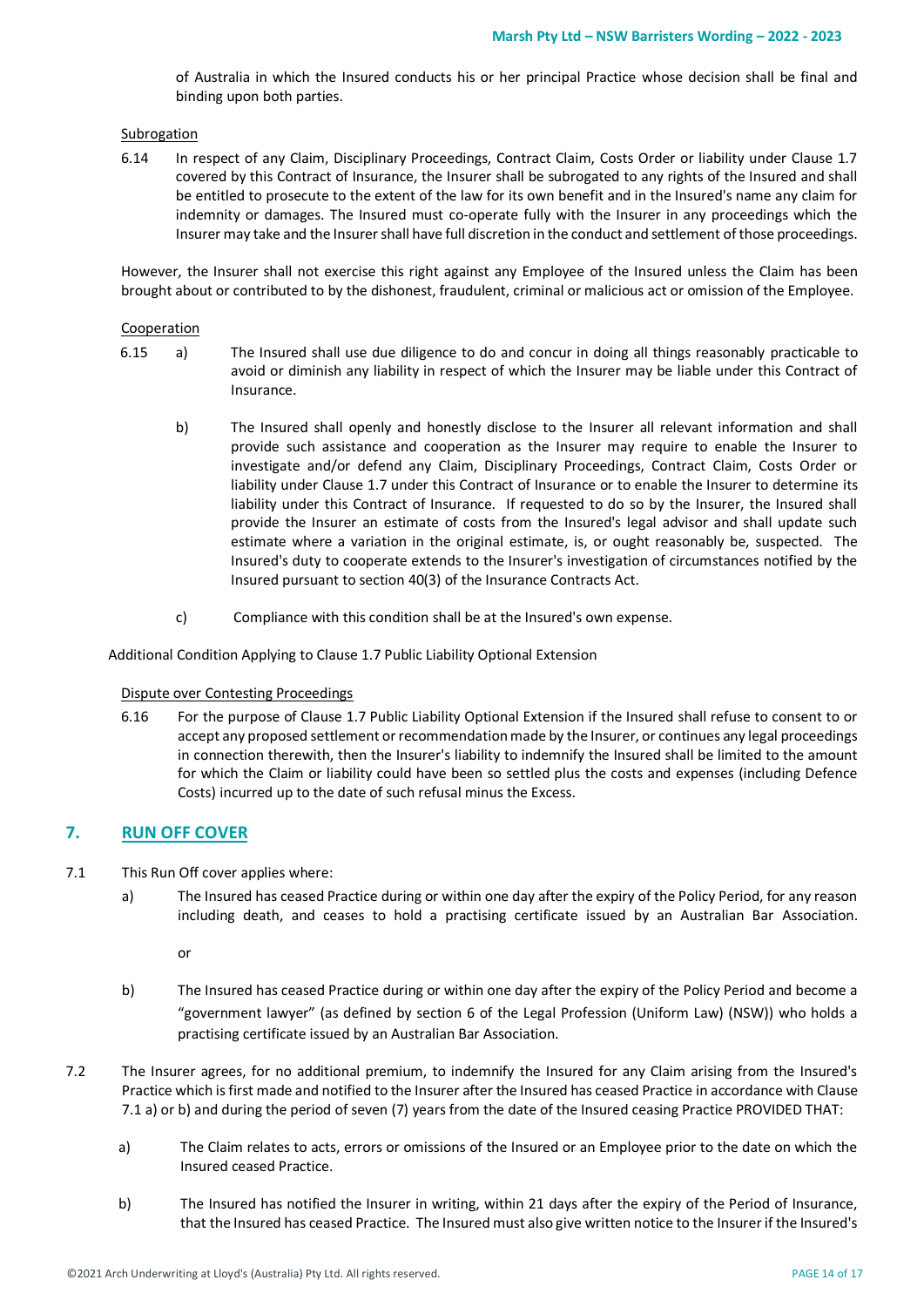practising certificate is cancelled, suspended or terminated, or has had conditions imposed during the Period of Insurance.

- c) The Insured shall, upon receiving the Insurer's written request, provide to the Insurer a declaration of every known Claim, Disciplinary Proceedings, Contract Claim, or Costs Order.
- d) Under this Run Off Cover, the Sum Insured is limited to \$1,500,000 any one Claim and \$4,500,000 in the aggregate and the Excess is deemed to be \$1,000 inclusive of costs for each Claim. PROVIDED that the Insurer's liability for all claims made under Insuring Clause 1.6 shall not exceed \$50,000 in the aggregate (including all costs and expenses incurred) and any sums paid by the Insurer are part of and not in addition to the aggregate Sum Insured of \$4,500,000 under this Run Off Cover.
- e) This Run Off Cover is otherwise subject to all the terms, conditions, limitations and exclusions of this Contract of Insurance.
- f) For the avoidance of any doubt, this Run Off Cover does not apply to Clause 1.7 should cover have been taken out under that Clause.

# **IMPORTANT NOTICES UNDER THE INSURANCE CONTRACTS ACT 1984**

# **"Claims made and notified" general information**

The information under this heading is provided for general information purposes only and does not:

- form part of the Contract of Insurance
- impose any contractual obligations on any Insured or create contractual rights between us.

Certain insuring clauses in this Contract Wording operate on a "Claims made and notified" basis, which means that they:

- cover claims made against the relevant Insured and notified to Underwriters in writing during the Period of Insurance.
- do not provide cover in relation to:
	- o claims made against an Insured after the expiry of the Period of Insurance, even though the event giving rise to the claim may have occurred during the Period of Insurance (unless specified otherwise);
	- $\circ$  claims made against an Insured notified or arising out of facts or circumstances notified (or which ought reasonably to have been notified) under any previous policy;
	- o claims made, threatened or intimated against an Insured prior to the commencement of the Period of Insurance;
	- o facts or circumstances of which an Insured first became aware prior to the Period of Insurance, and which they knew, or ought reasonably to have known, had the potential to give rise to a claim under the Contract;
	- $\circ$  claims arising out of circumstances noted on the proposal for the current Period of Insurance or on any previous proposal form;
	- o claims arising from civil, administrative, criminal or regulatory proceeding, investigation, arbitration or adjudication that existed prior to, or was pending before, the commencement of the Period of Insurance.

If the Insured gives notice in writing to Underwriters of any facts that might give rise to a Claim against them as soon as reasonably practicable after they become aware of those facts, but before the expiry of the Period of Insurance, they may have rights under Section 40(3) of the Insurance Contracts Act 1984 (the Act) to be indemnified in respect of any claim subsequently made against them arising from those facts, notwithstanding that the Claim is made after the expiry of the Period of Insurance. Such rights arise under the Act only. The terms of the Contract and the effect of the Contract is that the Insured is not covered for claims made against them after the expiry of the Period of Insurance, unless specified otherwise.

# **Duty of Disclosure**

Before any person/s enter into an insurance Contract with us, they have a duty under the Insurance Contracts Act 1984 to disclose to Underwriters every matter that they know, or could reasonably be expected to know, is relevant to our decision whether to accept the risk of the insurance and if so, on what terms.

They have the same duty to disclose those matters to Underwriters before they renew, extend, vary or reinstate the Contract.

The duty applies until the Contract is entered into, or where relevant, renewed, extended, varied or reinstated (Relevant Time). If anything changes between the time disclosures are made and the Relevant Time, the person/s need to tell Underwriters.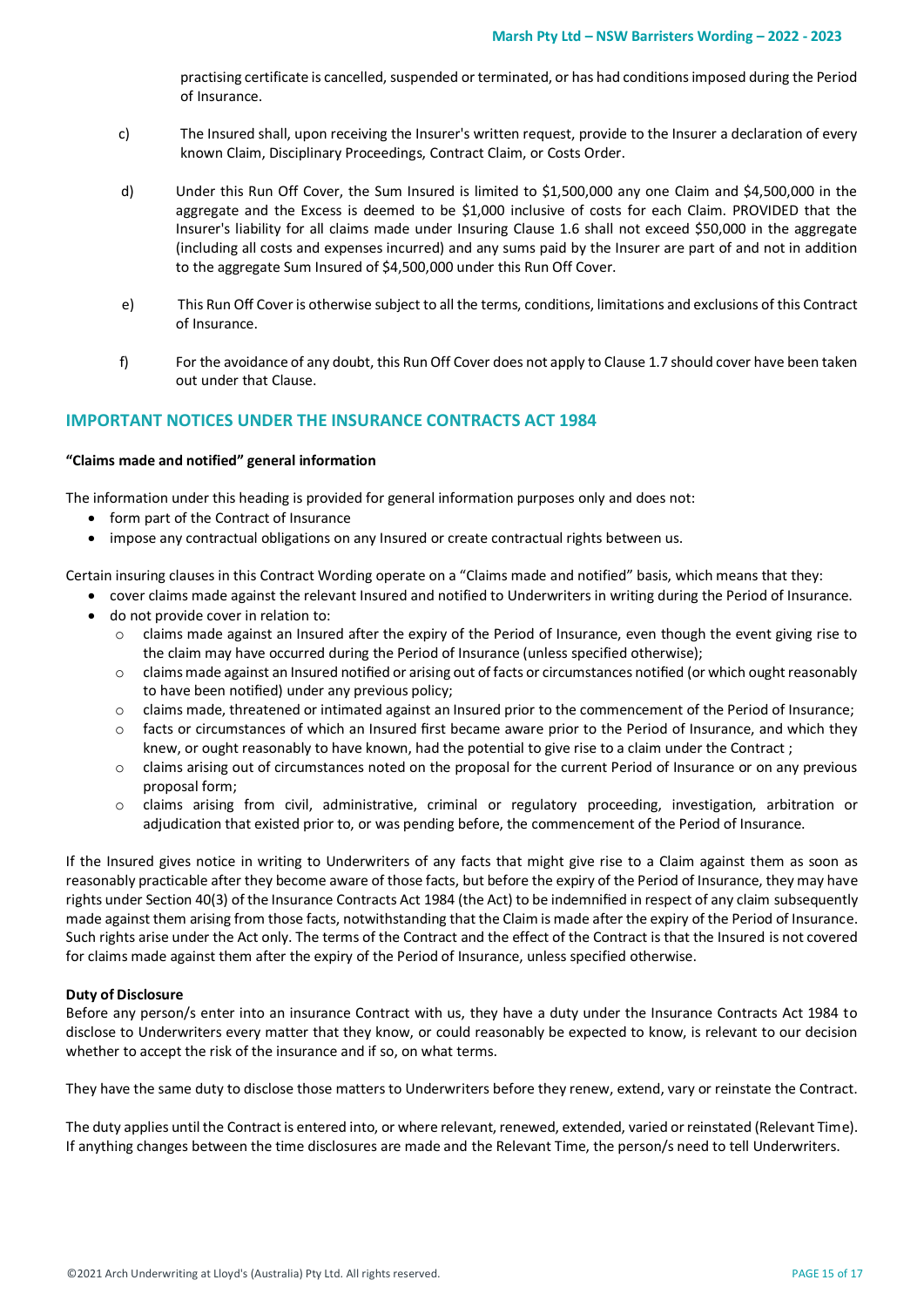# *What we do not need to know*

A person does not need to tell Underwriters about any matter that:

- diminishes our risk;
- is of common knowledge;
- we know or should know in our business as Underwriters;
- we tell the person we do not need to know.

# *Who does the duty apply to?*

The duty of disclosure applies in relation to everyone who is insured under the Contract.

# *What happens if the duty of disclosure is not complied with?*

If the duty of disclosure is not complied with we may cancel the Contract and/or reduce our liability under the Contract in respect of a claim. If fraud is involved, we may treat the Contract as if it never existed, and pay nothing.

#### **Retroactive liability**

The Contract does not provide cover in relation to events that occur before the retroactive date stated in the Schedule.

# **Average provision and Allocation of loss between the Insured and Underwriters**

One of the Contract terms provides that if the Insured incur loss covered by the Contract with other loss that is not covered by the Contract, or if a claim is made against the Insured and it is impossible to identify whether loss is attributable exclusively or primarily to a covered cause, or the claim against the Insured, as appropriate, then the Insured together with Underwriters shall use our best efforts to agree a fair and proper allocation of the loss between Underwriters and the Insured. Please refer to the Contract wording for full details.

The Contract may also provide that, where the amount required to dispose of a claim exceeds the limit of the sum insured in the Contract, Underwriter shall be liable only for a part of the total costs and expenses which shall be the same proportion of the total expenses as the Contract limit bears to the total amount required to dispose of the claim.

#### **Liability assumed under agreement**

Cover provided by this form of liability insurance does not cover liability which you have agreed to accept, unless you would have been so liable in the absence of such agreement.

#### **Utmost good faith**

The Contract is based on the utmost good faith requiring Underwriters and the proposer/insured(s) (including third party beneficiaries after the Contract is entered into) to act towards each other with the utmost good faith in respect of any matter relating to the Contract. A failure to comply is a breach of the Insurance Contracts Act 1984.

#### **Underwriters' sanction limitation and exclusion clause**

We shall not be liable to pay or indemnify the Insured for any loss or claim made under the Contract which would expose any of Underwriters to any sanction, prohibition or restriction under United Nations resolutions or the trade or economic sanctions, laws or regulations of the European Union, United Kingdom or United States of America.

# **Notices**

We will send all notices in relation to the Contract to:

- the Insured's nominated insurance intermediary, until Underwriters receive written notice to the contrary from the Insured named in the Schedule;
- if there is no nominated intermediary, the Insured named in the Schedule, acting on behalf of the Insureds.

# **About the Contract**

Where Underwriters agree to enter into a Contract, it is a contract between Underwriters and the Insured (see the definition of "Insured" for details of who is covered by this term). The Contract is entered into subject to the payment or agreement to pay Underwriters the premium by the Insured, including government taxes and charges, and the Policy terms and conditions (including limits and the Excess/es).

The Contract is made up of this Contract Wording which sets out our standard terms, the Certificate of Insurance and Schedule which we issue to confirm the issue of the Contract and which contain additional information specific to the Insured and the Contract, any agreed endorsements and the Proposal. These are all important documents and should be carefully read together and kept in a safe place for future reference.